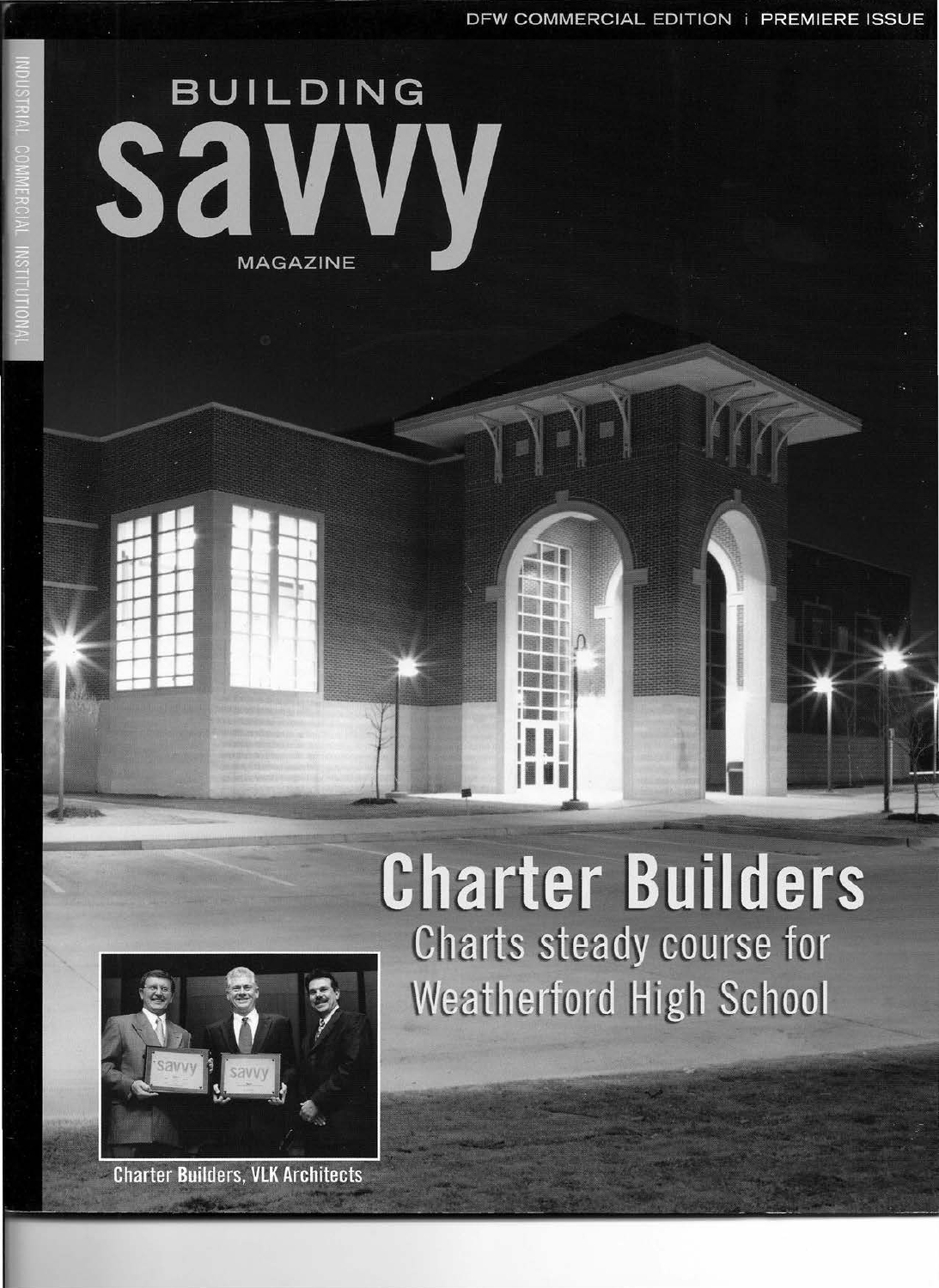## **Construction Data International Prebuilds for Success.**

n a perfect world plans arrive at<br>a contractor's office in a state of n a perfect world plans arrive at "immaculate conception" precise .and flawless. The job would progress as if on magic rails from start to finish with nothing to slow it down or stop the forward motion from hidden snares lurking in the shadows. But this is not a perfect world. Design teams are under increasing pressure with budget tightening and younger, less experienced help joining the ranks from school. Last minute changes by owners for a myriad of reasons can set up a chain reaction to an otherwise perfect set of plans. We are humans and humans are by definition - imperfect. Our best defense against the variables of chance is procedure. For John Spencer, owner of CDI the definition of PROCEDURE is this - when a problem is encountered, the solution is found and it should never be a problem again.

In the construction world, with all of its built-in inertia, some remarkably similar, and repetitive difficulties are addressed and solved for each project until they appear to be "normal". CDI has dared to challenge this "norm" and has combined 20th century technology with 21st century technique to produce a product called "Project Prebuild". Using this system, International Construction Data, Inc. has been involved in the successful completion of 120 projects in just the last 24 months. These jobs range from \$2 million school additions to \$300 million private ventures.

"We perform our service on any size project", explains John Spencer, owner of ICD. "The bigger and more complicated the job, the more effect we have on the bottom line."

**P** rebuild Control is the combination of computer modeling and data coordination with the net result of identifying and eliminating "hidden" problems buried within the pages of the project plans. These problems can range from simple missing dimensions to serious blunders. The impact of these oversights can range from work slowdowns to complete work stoppages. The "trickle down" effect can impact prefabricated components and have devastating consequences on schedules, confidence and profits.

*"Our objective is to find problems that can slow or even stop a project cold, then we put everyone involved on the same page with the same data to build by. Everyone in this business can relate a story of how a simple miscalculation or missing dimension has produced a negative impact on their project's completion schedule, confidence, and profit margin*." -John Spence



**817.379.3644**

*"I would never start another job without it':* Aaron Scates, project manager for Charter Builders



I More than 30 years of experience

The product evolved from over 30 years of actual construction layout, the last 20 as owner field staking crews. As the business grew so did the need for accurate data. Said owner John Spencer, "As our system evolved, contractors began to notice how fast our jobs progressed and began to pay me for my data. Two years ago the demand for this data outweighed the time required for field crews and caused the company to focus full time on prebuilding and data coordination. "

Project Prebuild has changed the way many contractors have approached their projects. These are forward thinking companies who recognize a procedure that works. They have realized a significant difference in the way their jobs progress and in their bottom line. They include Charter Builders (the featured builder this month), Cadence McShane Corp., Hunt Construction,

continued on page 19